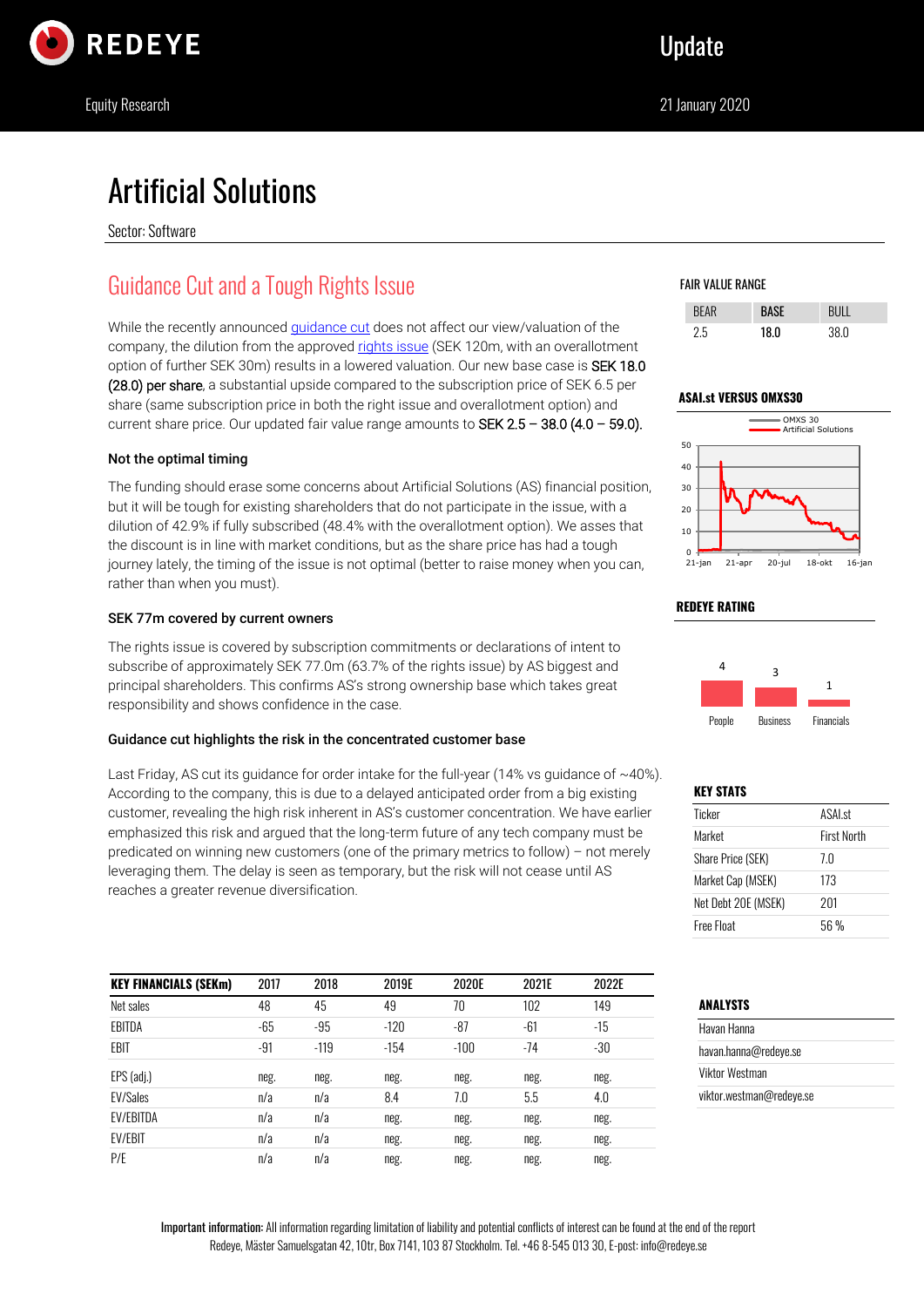## The rights issue

As the capital need has been evident, a rights issue had been taken into account in our valuation. However, as a result of the significant drop in the share price lately, the dilution becomes much more significant than expected.

#### Preliminary timetable

- 21 January 2020: First date without entitlement to participate in the rights issue
- 22 January 2020: Record date. Shareholders that are registered in Euroclear Sweden AB's shareholder registry as of this date will receive subscription rights that allow the shareholder to participate in the rights issue
- 24 January 7 February 2020: Trading of subscription rights
- 24 January 11 February 2020: Subscription period
- On or about 14 February 2020: The outcome of the rights issue is announced
- On or about 27 February 2020: The rights issue is completed and registered

## Use of the proceeds

The proceeds will be used to fulfil AS existing strategic plan and provided that the issue is fully subscribed, be enough to reach positive cash flows from operations by the end of 2020 (as previously provided to the market). We still view this as an optimistic and aggressive target given AS current burn rate (cash flow from operating activities 9m'19: SEK -112.2m) and sales levels (9m'19: SEK 38.1m).

AS expects net proceeds of SEK 85.0m, after the conversion of SEK ~28m loans into shares and SEK ~7m in transaction costs. SEK 49m (~40% of the issue) is expected to be used for operational purposes (sales and marketing, product development, etc.) and working capital needs. SEK 36m will be used to repay short-term and bridging loans.

## The guidance cut

The delayed closing of one major contract in Q4 has led order intake growing by 14% to SEK 63.1m for FY'19, substantially lower than the guidance of around  $~40\%$ . The two other guidance metrics, a gross margin of 70% by the end of 2020 and turning cash-flow positive from operations in late 2020 both remain unchanged.

| Artificial Solutions: Order intake, 2018-2019 |      |      |             |  |  |  |  |
|-----------------------------------------------|------|------|-------------|--|--|--|--|
| <b>SEKm</b>                                   | 2019 | 2018 | Change, y/y |  |  |  |  |
| Q <sub>1</sub>                                | 17   | 18   | $-9%$       |  |  |  |  |
| Q2                                            | 23   | 8    | 200%        |  |  |  |  |
| Q3                                            | 6    | 4    | 65%         |  |  |  |  |
| Q4 (pre-released numbers)                     | 17   | 26   | $-32%$      |  |  |  |  |
| Full-year (pre-released numbers)              | 63   | 55   | 14%         |  |  |  |  |

Source: Redeye Research, Artificial Solutions

More than anything, the guidance cut highlights the importance of a broader customer base and greater revenue diversification. As for now, AS is dependent on single orders; it would have achieved guidance had the order been signed, according to the company. The top customer stood for 18% of AS revenue/gross profit during 9m'19 and top ten customers for 74%.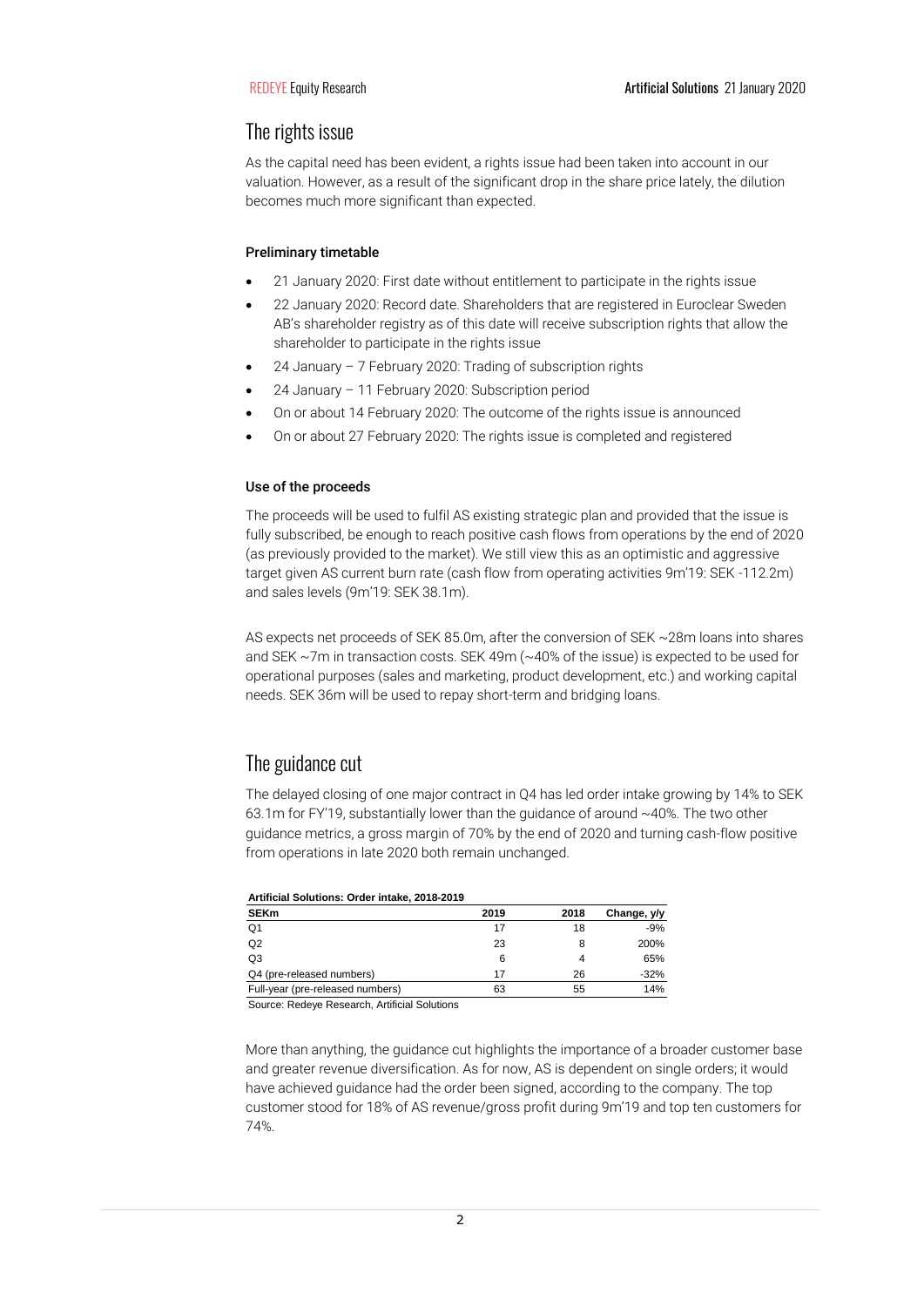AS also pre-released its FY'19 numbers for net sales and EBITDA (not guided for net sales and EBITDA though), which are expected to amount to SEK 49.1m (our unrevised estimates: 54.0) and SEK -120.4m (our unrevised estimates: -114.4) respectively. Full Q4'19 numbers will be released on 27 February where we will get more details. As for now, we see no reason to make any bigger changes to our forecasts beyond Q4'19.

## Insiders Buying

Worth noting is that Johan A. Gustavsson, board member and co-founder, ha[s purchased](https://marknadssok.fi.se/Publiceringsklient/sv-SE/Search/Search?SearchFunctionType=Insyn&Utgivare=Artificial+Solutions+International+AB&PersonILedandeSt%C3%A4llningNamn=&Transaktionsdatum.From=&Transaktionsdatum.To=&Publiceringsdatum.From=&Publiceringsdatum.To=&button=search&Page=1) 110 000 shares for a weighted average of SEK ~6.7 per share since December 2019 and that Chairman of the Board, Åsa Hedin, bought 28 570 shares for SEK 7.0 per share on 16 December (her first purchase according to our knowledge). As always, insiders buying is a positive sign.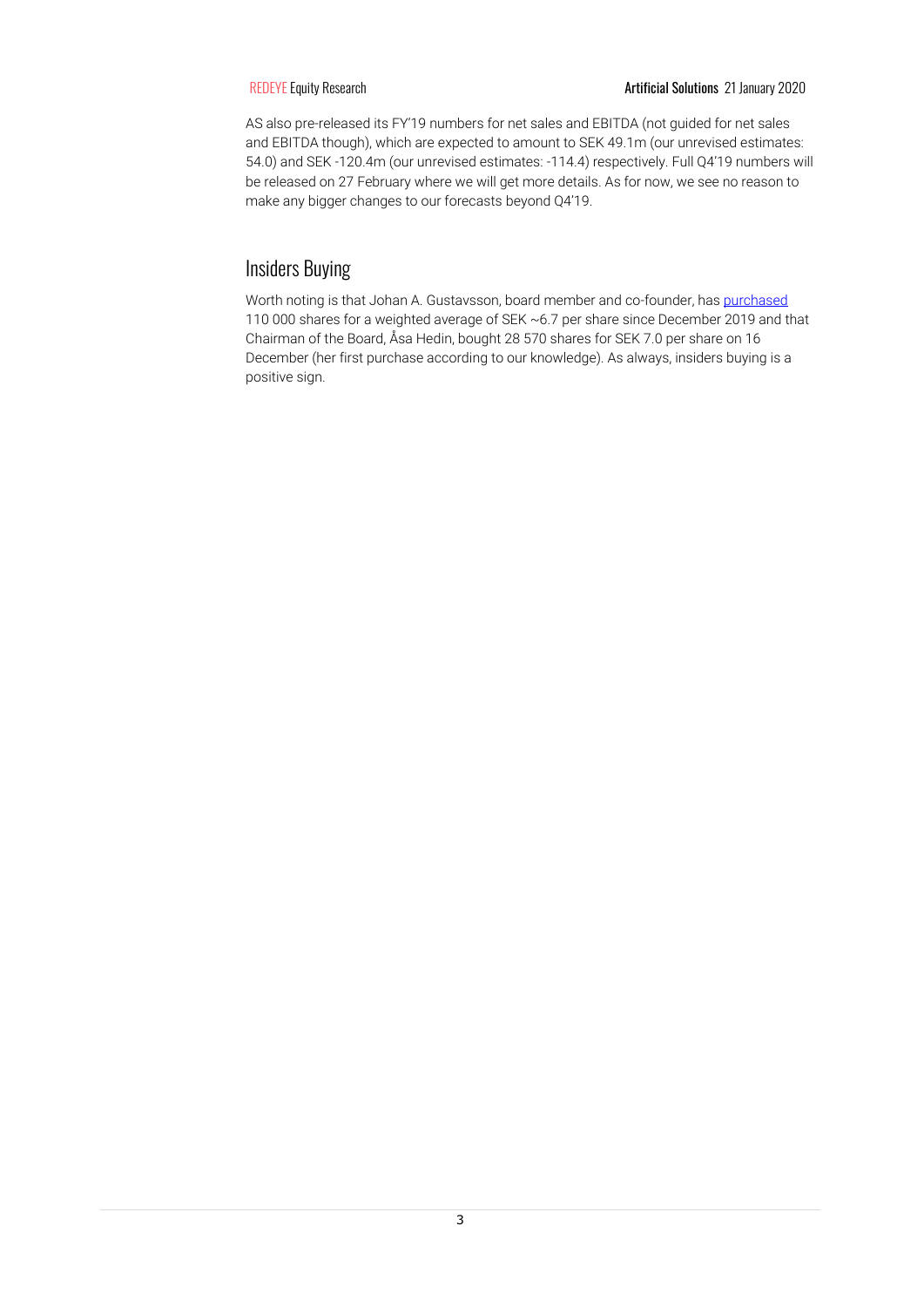# Financial projections

## **Artificial Solutions: Profit and loss, at base case, '18-'22e**

| <b>SEKm</b>           | 2018     | Q1'19   | Q2'19   | Q3'19   | Q4'19e  | 2019e    | 2020e    | 2021e    | 2022e    |
|-----------------------|----------|---------|---------|---------|---------|----------|----------|----------|----------|
| <b>Net sales</b>      | 44.9     | 12.6    | 12.6    | 12.8    | 11.1    | 49.1     | 69.6     | 101.6    | 149.3    |
| Capitalised costs     | 12.2     | 2.3     | 2.6     | 2.6     | 2.6     | 10.1     | 12.0     | 13.0     | 16.0     |
| Other income          | 5.3      | 0.0     | 0.0     | 0.01    | 0.0     | 0.0      | 1.0      | 1.0      | 1.0      |
| <b>Total income</b>   | 62.4     | 14.9    | 15.2    | 15.41   | 13.7    | 59.2     | 82.6     | 115.6    | 166.3    |
| Other external costs  | $-51.5$  | $-17.7$ | $-16.7$ | $-13.4$ | $-16.0$ | $-63.8$  | $-49.0$  | $-51.5$  | $-54.0$  |
| Personnel costs       | $-105.9$ | $-29.0$ | $-28.5$ | $-29.0$ | $-29.0$ | $-115.5$ | $-121.0$ | $-124.6$ | $-127.1$ |
| Other operating costs | $-0.1$   | 0.0     | 0.0     | $-0.21$ | 0.0     | $-0.2$   | $-0.2$   | $-0.2$   | $-0.2$   |
| <b>EBITDA</b>         | $-95.1$  | $-31.8$ | $-30.0$ | $-27.0$ | $-31.3$ | $-120.3$ | $-87.4$  | $-60.5$  | $-14.8$  |
| D&A                   | $-23.7$  | $-25.1$ | $-3.1$  | $-2.6$  | $-3.1$  | $-33.9$  | $-13.0$  | $-13.9$  | $-15.0$  |
| <b>EBIT</b>           | $-118.8$ | $-56.9$ | $-33.1$ | $-29.8$ | $-34.4$ | $-154.2$ | $-100.4$ | $-74.4$  | $-29.9$  |
| Net financials        | $-27.3$  | $-2.4$  | $-10.2$ | $-12.2$ | $-7.5$  | $-32.3$  | $-16.0$  | $-12.0$  | $-10.0$  |
| <b>EBT</b>            | $-146.1$ | $-59.3$ | $-43.3$ | $-42.0$ | $-41.9$ | $-186.5$ | $-116.4$ | $-86.4$  | $-39.9$  |
| Tax                   | 0.0      | 0.0     | 0.0     | 0.0!    | 0.0     | 0.0      | 0.0      | 0.0      | 0.0      |
| <b>Net Income</b>     | $-146.1$ | $-59.3$ | $-43.3$ | $-42.0$ | $-41.9$ | $-186.5$ | $-116.4$ | $-86.4$  | $-39.9$  |

Source: Redeye Research, Artificial Solutions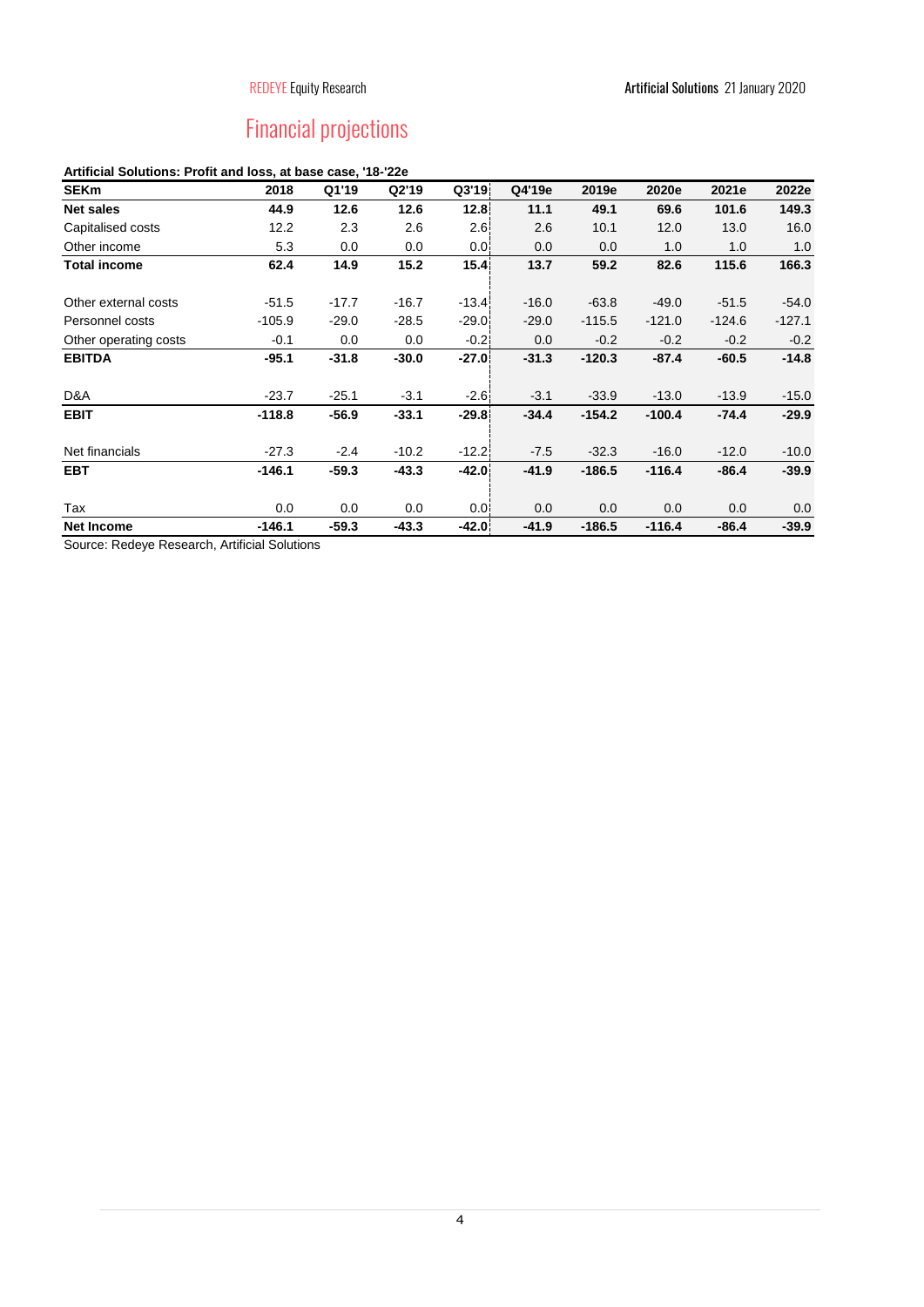## Investment Case

- Offers an attractive exposure to the conversational AI market
- Validated by mayor customers
- Revenue scalability
- A pressured stock price

*As one of the leading vendors of conversational AI technology, Artificial Solutions is well-positioned for significant growth. Its underlying market is set to grow at around 40% a year over the next several years, while the company should harness the benefits of its 2013 transformation into a software-based provider, its revised go-to-market strategy and the scaling of its initial deployments in this period too.*

#### Major customers/partners

AS's blue-chip customers such as AT&T, Shell and Vodafone and its partner network of leading system integrators (including Accenture, Deloitte and KPMG) validate its technology. But now it must meet the key challenge of acquiring further customers from its target group of large global enterprises, whose sales cycles are usually long and complicated. We view its crucial shift to a partner-led model as ensuring scalability and efficiency and note that partners' share of revenue has already increased from 9% in 2016 to 32% in 2018.

#### Revenue Scalability

Two of AS's three revenue streams - licenses and usage fees - provide high gross margins (~90%) and recurring revenues. The company's high operating leverage should translate into significant profitability if it succeeds in growing with its market while controlling customer churn and acquisition costs.

#### A pressured stock price

Since AS's reverse takeover in March 2019, and before the announcement of the rights issue and the adjusted guidance, the share had fallen for no fundamental reason by some 70%. The rights issue and guidance cut has put further pressure on the stock. For a long-term investor, we see today's share price as a good opportunity to buy into the company, given the significant market opportunities and its strengthened balance sheet.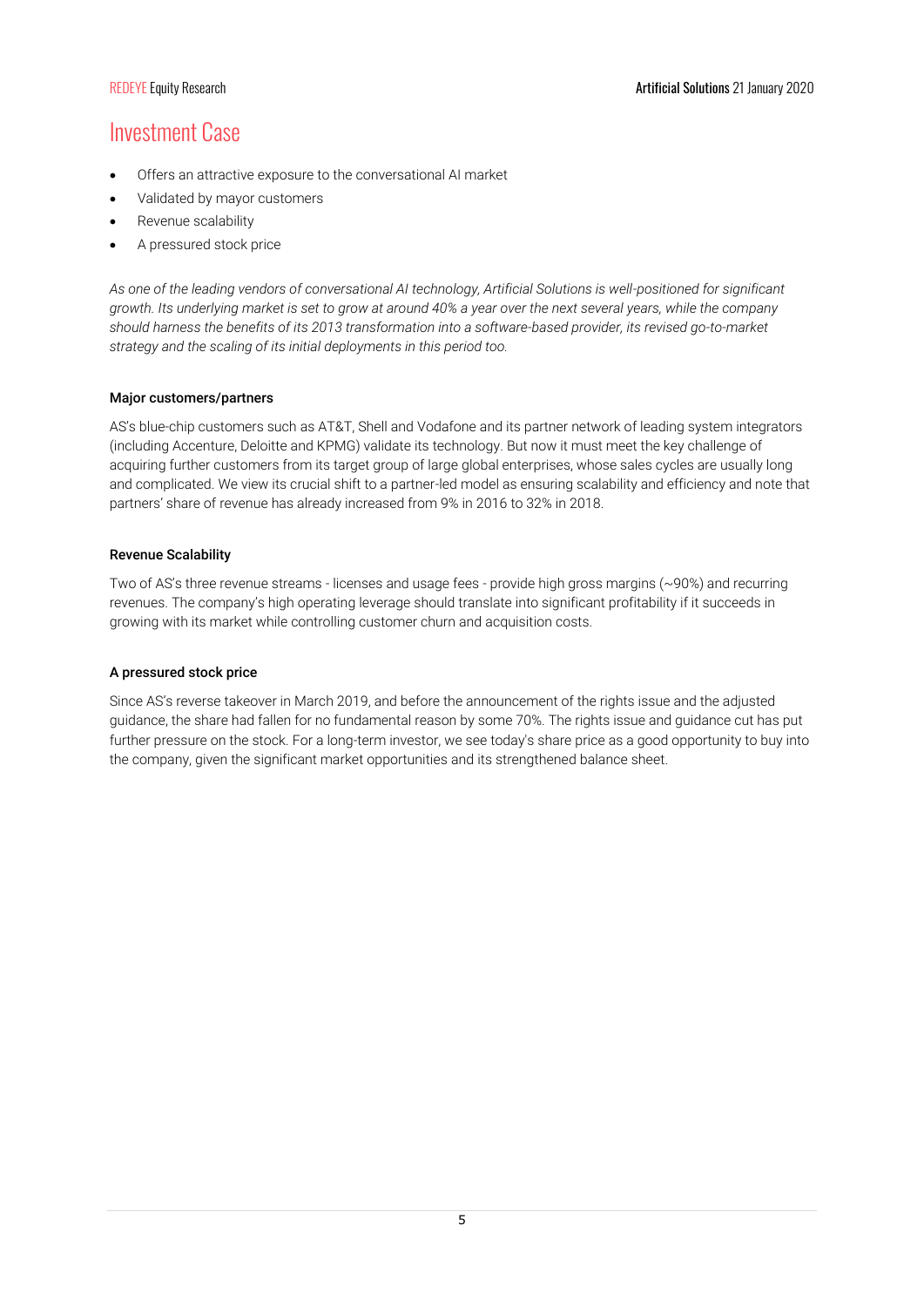## Valuation

The big update in our valuation applies to the number of shares, which now amounts 43.24 million shares (we have thus only included the dilution from the rights issue). We derive our fair value from a fundamental DCF analysis applied across three scenarios - base case (most likely), bear case (pessimistic) and bull case (optimistic).

- CAGR sales '18-'22: 37%
- CAGR sales '22-'28: 20%
- Terminal growth rate: 2%
- Sales '28e: SEK 350m
- Avg. EBIT margin ('22-'28): 10%
- Terminal EBIT margin: 14%
- WACC: 12%

In our bear case scenario, we see our bear points materialize. It mainly boils down to competition and technology risks, where we assume that Teneo will not sustain its competitiveness over the medium and long-term.

As a result, the shift towards more profitable revenue types do not occur and the operating leverage is not realized.

These factors will contribute to AS lowering ambition and become a company with limited growth possibilities (i.e. a consultancy company with minor software sales). Lowered ambition will result in minor investments, employment, and marketing – leading to stable margins.

# Bear Case 2.5 SEK Base Case 18.0 SEK Bull Case 38.0 SEK

Key Assumptions ('22-'28):

- CAGR sales: 33%
- Terminal growth rate: 2%
- Sales '28e: SEK 808m
- Avg. EBIT margin: 21%
- Terminal EBIT margin: 34%
- WACC: 12%

As the market develops, AS is well positioned to benefit from its superior offering. As a result, our base case sees it growing with the market thanks to the competitive product and its revised go-to-market strategy.

The company's high operating leverage will translate into significant profitability as we assume a low customer churn and favorable customer acquisition costs.

In base case, we anticipate positive cash flow from 2023, a pessimistic view relative to AS own targets of positive cash flow from 2020.

- CAGR sales '18-'22: 46%
- CAGR sales '22-'28: 43%
- Terminal growth rate: 2%
- Sales '28e: SEK 1 340m
- Avg. EBIT margin ('22-'28): 26%
- Terminal EBIT margin: 37%
- WACC: 12%

Our bull case factors in higher growth, driven by more customer wins and wider deployments at each customer (i.e. higher ACV).

Greater success will let AS to leverage its conversational data even further with a healthy rate of product innovation steaming from it – which ensures its competitiveness over a longer period.

It's operating leverage and lower churn assumptions (driven by greater stickiness from wider deployments) allows for greater margins, explaining our long-term profitability assumptions.

In bull case we anticipate positive cash flow from 2022, still a pessimistic view relative to AS own targets of positive cash flow from 2020.

# **Catalysts**

## Growth

Customer acquisition and accelerated growth will be the most important catalysts for the share over the next year.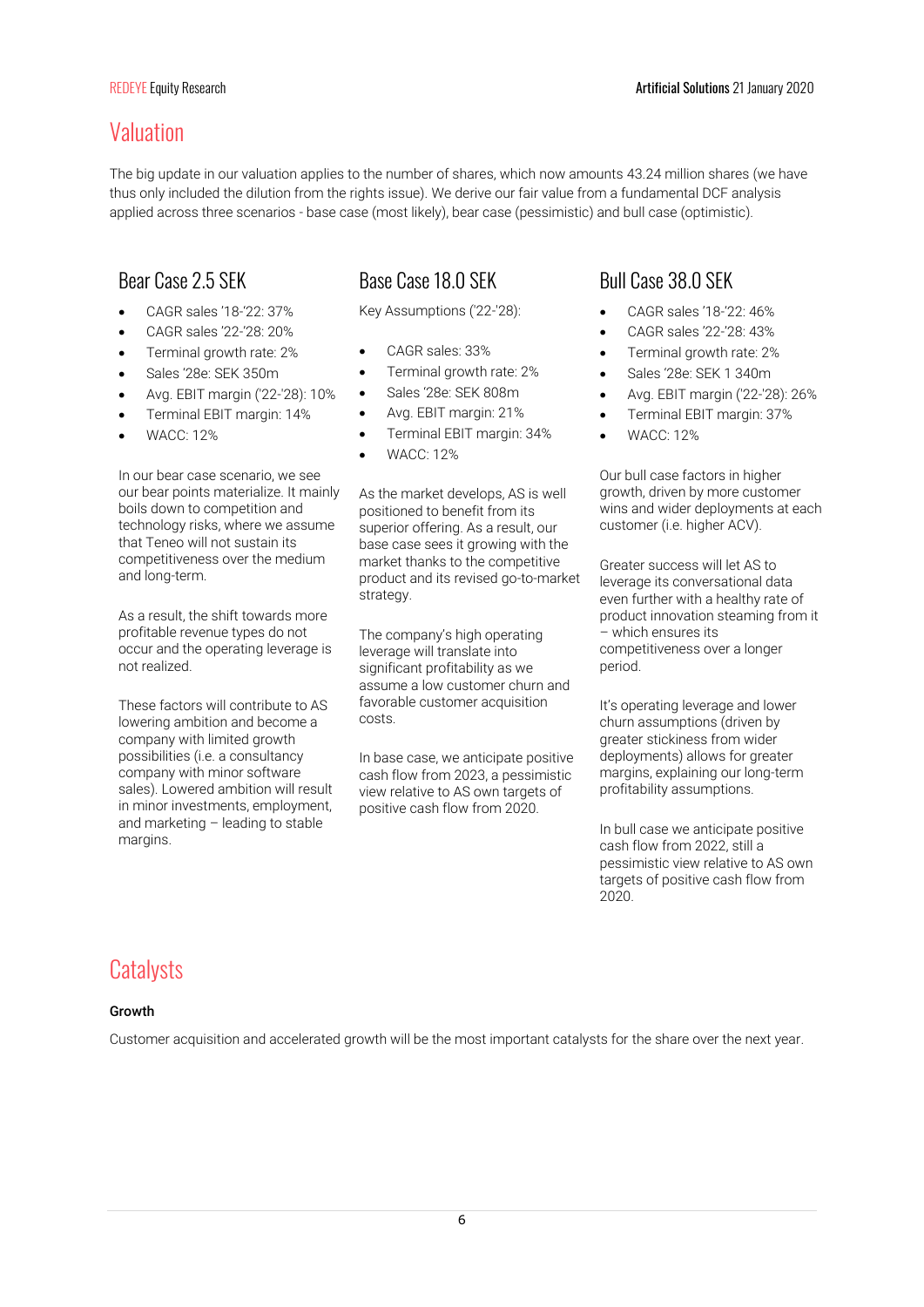# Summary Redeye Rating

The rating consists of three valuation keys, each constituting an overall assessment of several factors that are rated on a scale of 0 to 1 points. The maximum score for a valuation key is 5 points.

## Rating changes in the report

#### People: 4

Artificial Solutions has a highly experienced senior management team and holds a strong position in terms of technological knowhow and products. The challenges ahead relate to good execution and management (go-to-market approach, customer acquisition, partner strategy etc.). Our assessment is that the team is well-equipped to capitalize on these opportunities. In addition to the CEO's experience from companies undergoing expansion, the majority of the team has been at AS for eight years or more. We consider the management team and the developers to be fundamental to the company, which also represents a risk (dependency on key personnel). We would like the board and management team to have more skin in the game, to confirm their confidence in the company's future and to align their interests with other shareholders'. As of now, their combined holding amounts to ~4.9%.

#### Business: 3

AS is active in a market that is exhibiting particularly rapid growth. The overall global intelligent virtual assistants market is set to grow ~40% a year until 2023, according to Tractica, making it clearly a favorable market to be part of. Two of AS's three revenue streams - licenses and usage fees - provide high gross margins (~90%) and recurring revenues. The company's high operating leverage should translate into significant profitability if it succeeds in growing with its market while controlling customer churn and acquisition costs.

#### Financials: 1

Even though the announced rights issue of SEK 120m will erase some of the concerns around AS financial position the company is still cash flow negative (has never before been able to reach profitability) and has a strained balance sheet with negative equity and considerable debt. AS guidance to reach positive cash flows from operations by the end of 2020 is seen as an optimistic and aggressive target given AS current burn rate (cash flow from operating activities 9m'19: SEK -112.2m) and sales levels (9m'19: SEK 38.1m). We thus still see a rather high financial risk.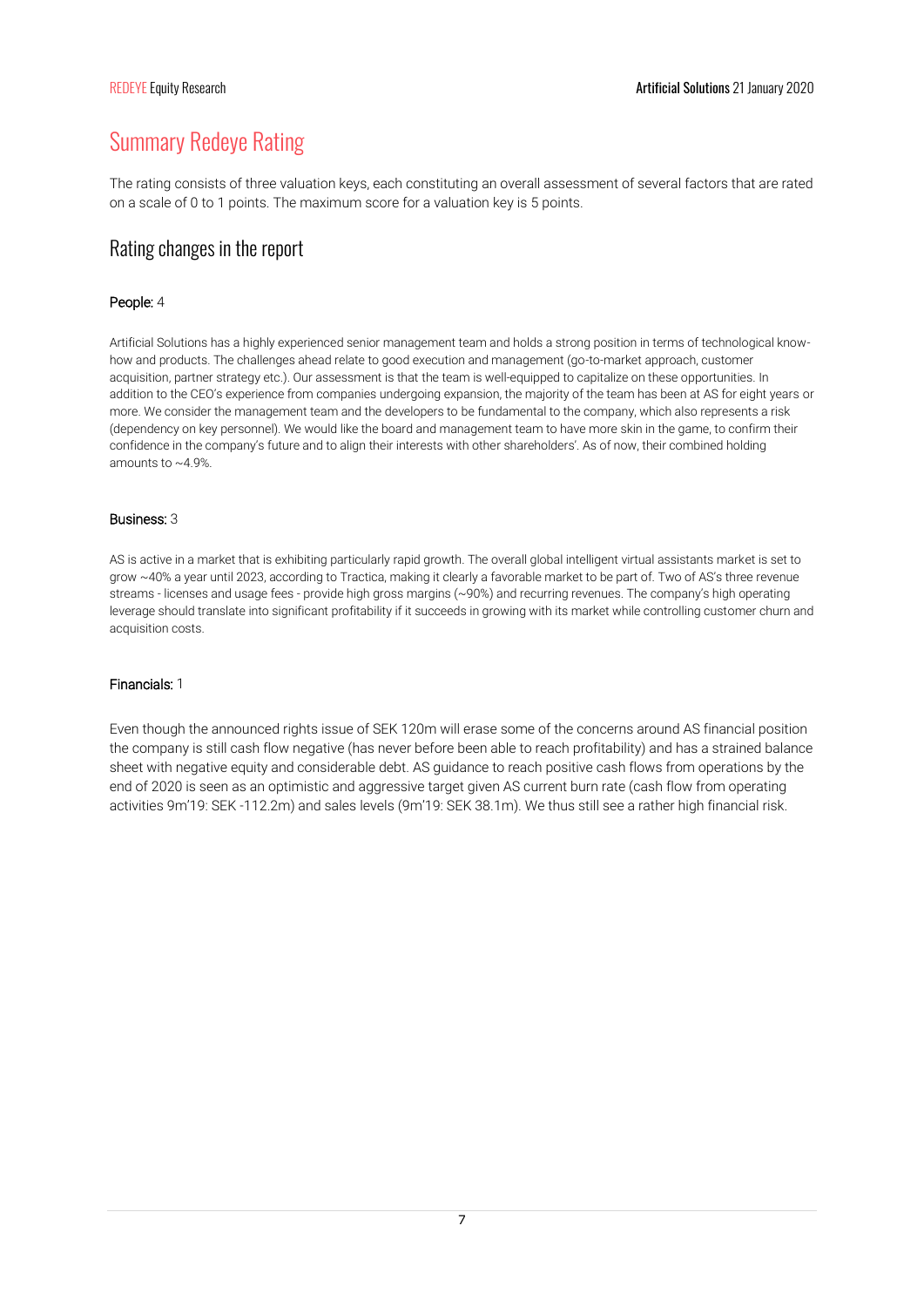## REDEYE Equity Research Artificial Solutions 21 January 2020

| <b>INCOME STATEMENT</b>                     | 2017                     | 2018           | 2019E          | 2020E       | 2021E          |
|---------------------------------------------|--------------------------|----------------|----------------|-------------|----------------|
| Net sales                                   | 48                       | 45             | 49             | 70          | 102            |
| <b>Total operating costs</b>                | $-113$                   | $-140$         | $-169$         | $-157$      | $-162$         |
| EBITDA                                      | $-65$                    | -95            | $-120$         | $-87$       | -61            |
| Depreciation                                | $-1$                     | $-1$           | $-1$           | $-1$        | $-1$           |
| Amortization                                | $-24$                    | $-23$          | $-33$          | $-13$       | $-13$          |
| Impairment charges                          | 0                        | 0              | 0              | 0           | 0              |
| EBIT                                        | $-91$                    | $-119$         | $-154$         | $-100$      | $-74$          |
| Share in profits                            | 0                        | 0              | 0              | 0           | 0              |
| Net financial items                         | $-14$                    | $-27$          | $-32$          | $-16$       | $-12$          |
| Exchange rate dif.<br>Pre-tax profit        | 0<br>$-105$              | 0<br>$-146$    | 0<br>$-187$    | 0<br>$-116$ | 0<br>$-86$     |
| Tax                                         | 0                        | 0              | 0              | 0           | 0              |
| Net earnings                                | $-105$                   | $-146$         | $-187$         | $-116$      | $-86$          |
| <b>BALANCE SHEET</b>                        | 2017                     | 2018           | 2019E          | 2020E       | 2021E          |
| Assets                                      |                          |                |                |             |                |
| Current assets                              |                          |                |                |             |                |
| Cash in banks                               | 4                        | 47             | 0              | 15          | 5              |
| Receivables                                 | 4                        | 6              | 7              | 9           | 12             |
| Inventories                                 | $\mathbf{0}$             | 0              | 0              | 0           | 0              |
| Other current assets                        | 10                       | 17             | 17             | 17          | 17             |
| Current assets                              | 18                       | 70             | 24             | 42          | 35             |
| <b>Fixed assets</b>                         |                          |                |                |             |                |
| Tangible assets                             | $\overline{\phantom{a}}$ | $\overline{2}$ | $\overline{2}$ | 2           | $\overline{2}$ |
| Associated comp.                            | 0                        | 0              | 0<br>6         | 0<br>6      | 0              |
| Investments<br>Goodwill                     | 5<br>7                   | 6<br>0         | 0              | 0           | 6<br>0         |
|                                             | 0                        | 0              | $\mathbf{0}$   | $\theta$    | 0              |
| Cap. exp. for dev.                          | 30                       | 29             | 28             | 28          | 27             |
| O intangible rights<br>O non-current assets | 0                        | 0              | 0              | 0           | 0              |
| <b>Total fixed assets</b>                   | 45                       | 37             | 36             | 35          | 35             |
| Deferred tax assets                         | 0                        | 0              | 0              | 0           | 0              |
| Total (assets)                              | 63                       | 107            | 60             | 77          | 69             |
| Liabilities                                 |                          |                |                |             |                |
| <b>Current liabilities</b>                  |                          |                |                |             |                |
| Short-term debt                             | 75                       | 94             | 68             | 125         | 178            |
| Accounts payable                            | 36                       | 47             | 49             | 52          | 54             |
| O current liabilities                       | 0                        | 0              | 0              | 0           | 8              |
| <b>Current liabilities</b>                  | 112                      | 141            | 117            | 176         | 240            |
| Long-term debt                              | 24                       | 52             | 58             | 92          | 99             |
| O long-term liabilities                     | 0                        | 0              | 0              | 0           | 0              |
| Convertibles                                | 0                        | 0              | $\theta$       | 0           | 0              |
| <b>Total Liabilities</b>                    | 136                      | 193            | 175            | 268         | 340            |
| Deferred tax liab                           | 0                        | 0              | 0              | 0           | 0              |
| Provisions                                  | 0                        | 0              | 0              | 0           | 0              |
| Shareholders' equity                        | $-73$                    | $-86$          | $-115$         | $-192$      | $-270$         |
| Minority interest (BS)                      | 0                        | 0              | 0              | 0           | 0              |
| Minority & equity                           | -73                      | $-86$          | $-115$         | $-192$      | $-270$         |
| Total liab & SE                             | 63                       | 107            | 60             | 77          | 69             |
|                                             |                          |                |                |             |                |
| <b>FREE CASH FLOW</b><br>Net sales          | 2017<br>48               | 2018<br>45     | 2019E<br>49    | 2020E<br>70 | 2021E<br>102   |
| <b>Total operating costs</b>                | $-113$                   | $-140$         | $-169$         | $-157$      | $-162$         |
| <b>Depreciations total</b>                  | -26                      | $-24$          | -34            | $-13$       | $-14$          |
| EBIT                                        | $-91$                    | $-119$         | $-154$         | $-100$      | -74            |
| <b>Taxes on EBIT</b>                        | 0                        | 0              | 0              | 0           | 0              |
| NOPLAT                                      | -91                      | $-119$         | $-154$         | $-100$      | -74            |
| Depreciation                                | 26                       | 24             | 34             | 13          | 14             |
| Gross cash flow                             | -65                      | $-95$          | $-120$         | -87         | -61            |
| Change in WC                                | 23                       | 1              | 2              | 1           | 8              |
| Gross CAPEX                                 | $-70$                    | -16            | $-33$          | $-13$       | $-14$          |
| Free cash flow                              | $-113$                   | $-109$         | $-151$         | $-99$       | $-66$          |
| <b>CAPITAL STRUCTURE</b>                    | 2017                     | 2018           | 2019E          | 2020E       | 2021E          |
| Equity ratio                                | $-115%$                  | -81%           | $-192%$        | -250%       | $-390%$        |
| Debt/equity ratio                           | $-137%$                  | $-169%$        | $-109%$        | $-113%$     | $-103%$        |
| Net debt                                    | 95                       | 99             | 125            | 201         | 272            |
| Capital employed                            | 22                       | 13             | 11             | 10          | 2              |
| Capital turnover rate                       | 0.8                      | $0.4\,$        | $0.9\,$        | 1.0         | 1.6            |
| <b>GROWTH</b>                               | 2017                     | 2018           | 2019E          | 2020E       | 2021E          |
| Sales growth                                | 39%                      | $-6%$          | 9%             | 42%         | 46%            |
| EPS growth (adj)                            | 0%                       | $-44%$         | $-58%$         | $-38%$      | $-26%$         |

| <b>PROFITABILITY</b>                                                                                | 2017     | 2018                 | 2019E              | 2020E                        | 2021E                         |
|-----------------------------------------------------------------------------------------------------|----------|----------------------|--------------------|------------------------------|-------------------------------|
| <b>ROE</b>                                                                                          | $0\%$    | $0\%$                | $0\%$              | $0\%$                        | $0\%$                         |
| ROCE                                                                                                | $-679%$  | $-275%$              | $-515%$            | $-621%$                      | $-492%$                       |
| ROIC                                                                                                | 0%       | $-532%$              | $-1159%$           | $-890%$                      | $-687%$                       |
| <b>EBITDA</b> margin                                                                                | $-137%$  | $-212%$              | $-212%$            | $-107%$                      | $-48%$                        |
| <b>EBIT</b> margin                                                                                  | $-191%$  | $-265%$              | $-275%$            | $-124%$                      | $-61%$                        |
| Net margin                                                                                          | $-221%$  | $-325%$              | $-334%$            | $-145%$                      | $-72%$                        |
| <b>DATA PER SHARE</b>                                                                               | 2017     | 2018                 | 2019E              | 2020E                        | 2021E                         |
| EPS                                                                                                 | n/a      | n/a                  | neg.               | neg.                         | neg.                          |
| EPS adj                                                                                             | n/a      | n/a                  | neg.               | neg.                         | neg.                          |
| Dividend                                                                                            | 0.00     | 0.00                 | 0.00               | 0.00                         | 0.00                          |
| Net debt                                                                                            | 16.56    | 6.98                 | 2.90               | 4.66                         | 6.29                          |
| <b>Total shares</b>                                                                                 | 5.76     | 14.22                | 24.71              | 43.24                        | 43.24                         |
| <b>VALUATION</b>                                                                                    | 2017     | 2018                 | 2019E              | 2020E                        | 2021E                         |
| EV                                                                                                  | n/a      | n/a                  | 454.1              | 530.0                        | 600.6                         |
| P/E                                                                                                 | n/a      | n/a                  | neg.               | neg.                         | neg.                          |
| P/E diluted                                                                                         | n/a      | n/a                  | neg.               | neg.                         | neg.                          |
| P/Sales                                                                                             | n/a      | n/a                  | 6.1                | 4.3                          | 3.0                           |
| <b>EV/Sales</b>                                                                                     | n/a      | n/a                  | 8.4                | 7.0                          | 5.5                           |
| EV/EBITDA                                                                                           | n/a      | n/a                  | neg.               | neg.                         | neg.                          |
| <b>EV/EBIT</b>                                                                                      | n/a      | n/a                  | neg.               | neg.                         | neg.                          |
| P/BV                                                                                                | n/a      | n/a                  | neg.               | neg.                         | neg.                          |
| <b>SHARE PERFORMANCE</b><br>1 month                                                                 | 19.9%    | Net sales            | <b>GROWTH/YEAR</b> |                              | 16/18E<br>6.4%                |
| 3 month                                                                                             | $-43.7%$ | Operating profit adj |                    |                              | 27.7%                         |
| 12 month                                                                                            | 484.6%   | EPS, just            |                    |                              | $-52.2%$                      |
| Since start of the year                                                                             | 18.0%    | Equity               |                    |                              | 25.5%                         |
| <b>SHAREHOLDER STRUCTURE %</b>                                                                      |          |                      | <b>CAPITAL</b>     |                              | <b>VOTES</b>                  |
| Scope                                                                                               |          |                      | 43.8%              |                              | 43.8%                         |
| AFA Försäkring                                                                                      |          |                      | 5.9%               |                              | 5.9%                          |
| SIX SIS AG                                                                                          |          |                      | 4.9%               |                              | 4.9%                          |
| <b>UBS Switzerland AG</b>                                                                           |          |                      | 4.8%               |                              | 4.8%                          |
| SEB-Stiftelsen                                                                                      |          |                      | 4.2%               |                              | 4.2%                          |
| Lgt Bank LTD                                                                                        |          |                      | 3.3%               |                              | 3.3%                          |
| JP Morgan Bank Luxembourg S.A.                                                                      |          |                      | 2.8%               |                              | $2.8\%$                       |
| C WorldWide Asset Management                                                                        |          |                      | 2.8%               |                              | $2.8\%$                       |
| Peter Lindell                                                                                       |          |                      | 2.7%               |                              | 2.7%                          |
| Andrew Walton-Green                                                                                 |          |                      | 2.7%               |                              | 2.7%                          |
| <b>SHARE INFORMATION</b>                                                                            |          |                      |                    |                              |                               |
| Reuters code                                                                                        |          |                      |                    |                              | ASAI.st                       |
| List                                                                                                |          |                      |                    |                              | <b>First North</b>            |
| Share price                                                                                         |          |                      |                    |                              | 7.0                           |
| <b>Total shares, million</b>                                                                        |          |                      |                    |                              | 24.7                          |
| Market Cap, MSEK                                                                                    |          |                      |                    |                              | 173.5                         |
| <b>MANAGEMENT &amp; BOARD</b>                                                                       |          |                      |                    |                              |                               |
| CEO                                                                                                 |          |                      |                    |                              | Lawrence Flynn                |
| CFO                                                                                                 |          |                      |                    |                              | <b>Chris Bushnell</b>         |
| IR                                                                                                  |          |                      |                    |                              | <b>Chris Bushnell</b>         |
|                                                                                                     |          |                      |                    |                              | Ăsa Hedin                     |
|                                                                                                     |          |                      |                    |                              |                               |
|                                                                                                     |          |                      |                    |                              |                               |
|                                                                                                     |          |                      |                    |                              |                               |
|                                                                                                     |          |                      |                    |                              |                               |
|                                                                                                     |          |                      |                    |                              |                               |
| Chairman<br><b>FINANCIAL INFORMATION</b><br><b>ANALYSTS</b><br>Havan Hanna<br>havan.hanna@redeye.se |          |                      |                    | Mäster Samuelsgatan 42, 10tr | Redeve AB<br>111 57 Stockholm |

Viktor Westman viktor.westman@redeye.se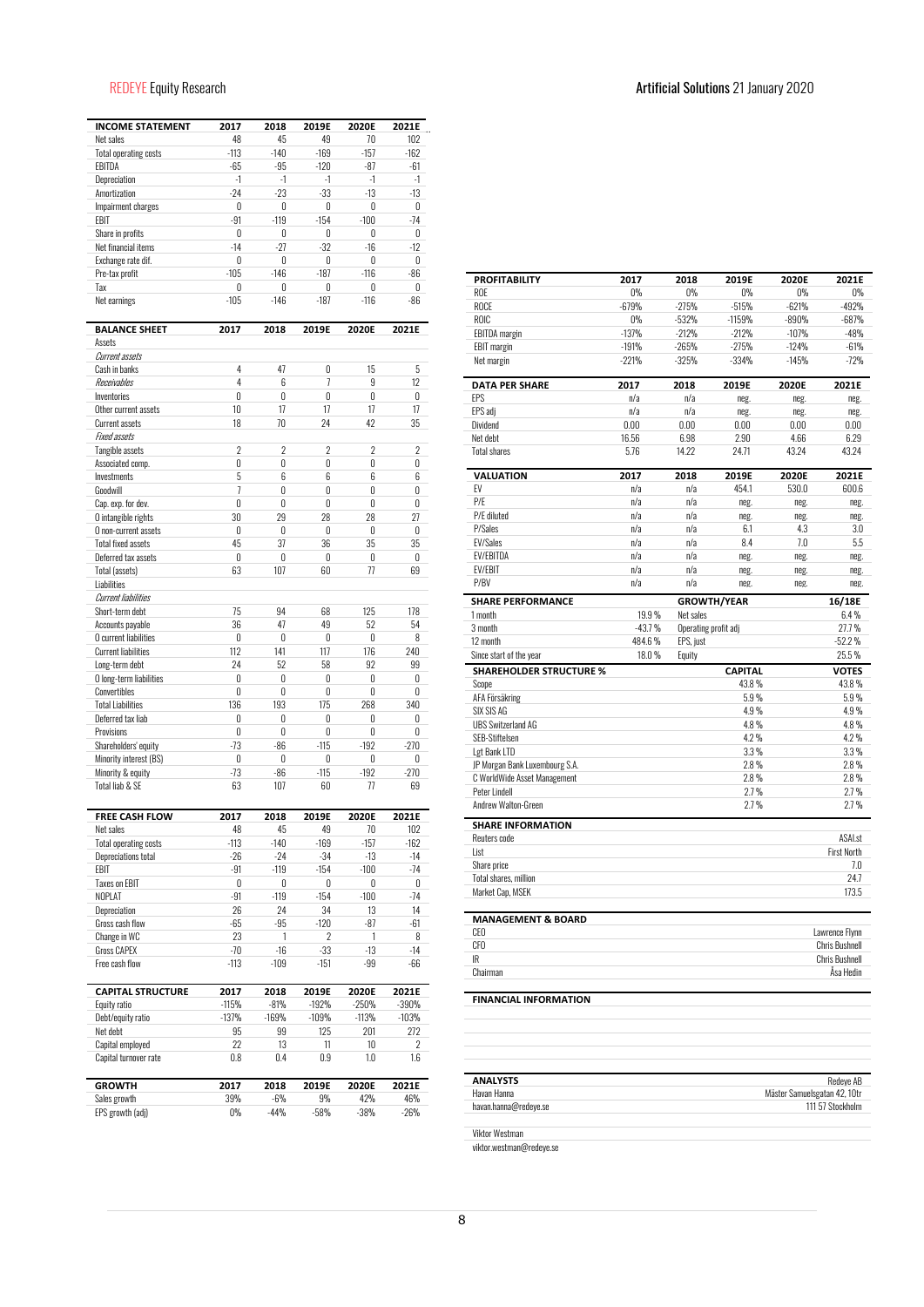# Redeye Rating and Background Definitions

## Company Quality

Company Quality is based on a set of quality checks across three categories; PEOPLE, BUSINESS, FINANCE. These are the building blocks that enable a company to deliver sustained operational outperformance and attractive longterm earnings growth.

Each category is grouped into multiple sub-categories assessed by five checks. These are based on widely accepted and tested investment criteria and used by demonstrably successful investors and investment firms. Each sub-category may also include a complementary check that provides additional information to assist with investment decision-making.

If a check is successful, it is assigned a score of one point; the total successful checks are added to give a score for each sub-category. The overall score for a category is the average of all sub-category scores, based on a scale that ranges from 0 to 5 rounded up to the nearest whole number. The overall score for each category is then used to generate the size of the bar in the Company Quality graphic.

## People

At the end of the day, people drive profits. Not numbers. Understanding the motivations of people behind a business is a significant part of understanding the long-term drive of the company. It all comes down to doing business with people you trust, or at least avoiding dealing with people of questionable character.

The People rating is based on quantitative scores in seven categories:

Passion, Execution, Capital Allocation, Communication, Compensation, Ownership, and Board.

## Business

If you don't understand the competitive environment and don't have a clear sense of how the business will engage customers, create value and consistently deliver that value at a profit, you won't succeed as an investor. Knowing the business model inside out will provide you some level of certainty and reduce the risk when you buy a stock. The Business rating is based on quantitative scores grouped into five sub-categories:

Business Scalability, Market Structure, Value Proposition, Economic Moat, and Operational Risks.

#### Financials

Investing is part art, part science. Financial ratios make up most of the science. Ratios are used to evaluate the financial soundness of a business. Also, these ratios are key factors that will impact a company's financial performance and valuation. However, you only need a few to determine whether a company is financially strong or weak.

The Financial rating is based on quantitative scores that are grouped into five separate categories:

Earnings Power, Profit Margin, Growth Rate, Financial Health, and Earnings Quality.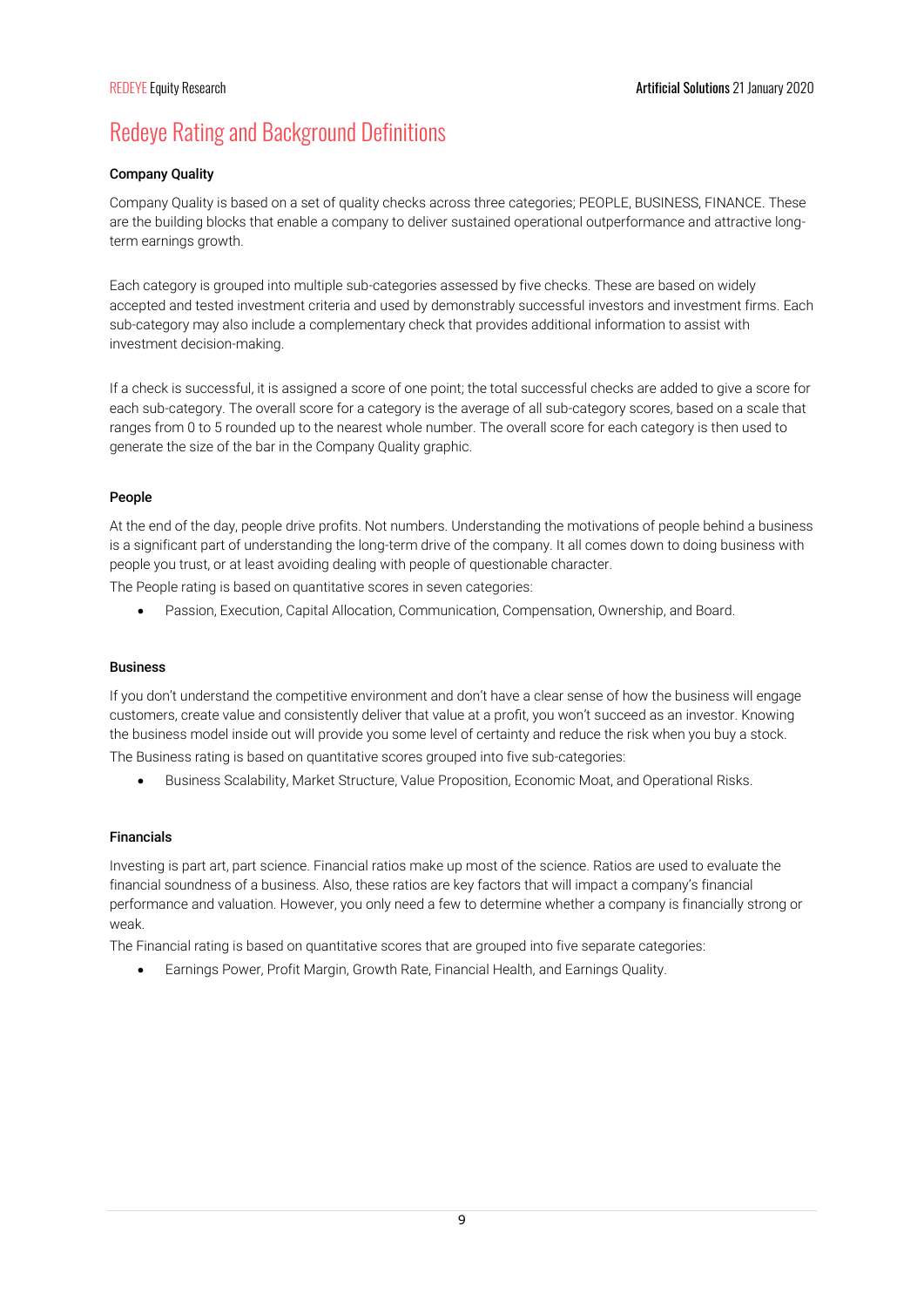# Redeye Equity Research team

Management

Björn Fahlén bjorn.fahlen@redeye.se

Håkan Östling hakan.ostling@redeye.se

## Technology Team

Jonas Amnesten jonas.amnesten@redeye.se

Henrik Alveskog henrik.alveskog@redeye.se

Havan Hanna havan.hanna@redeye.se

Kristoffer Lindström kristoffer.lindstrom@redeye.se

Erika Madebrink erika.madebrink@redeye.se

Fredrik Nilsson fredrik.nilsson@redeye.se

Tomas Otterbeck tomas.otterbeck@redeye.se

Eddie Palmgren eddie.palmgren@redeye.se

Magnus Skog magnus.skog@redeye.se

Oskar Vilhelmsson oskar.vilhelmsson@redeye.se

Viktor Westman viktor.westman@redeye.se

Linus Sigurdsson (Trainee) linus.sigurdsson@redeye.se **Editorial** 

Eddie Palmgren eddie.palmgren@redeye.se

Mark Siöstedt mark.siostedt@redeye.se

John Hintze john.hintze@redeye.se

Johan Kårestedt (Trainee) johan.karestedt@redeye.se

## Life Science Team

Gergana Almquist gergana.almquist@redeye.se

Oscar Bergman oscar.bergman@redeye.se

Anders Hedlund anders.hedlund@redeye.se

Arvid Necander arvid.necander@redeye.se

Erik Nordström erik.nordstrom@redeye.se

Klas Palin klas.palin@redeye.se

Jakob Svensson jakob.svensson@redeye.se

Ludvig Svensson ludvig.svensson@redeye.se